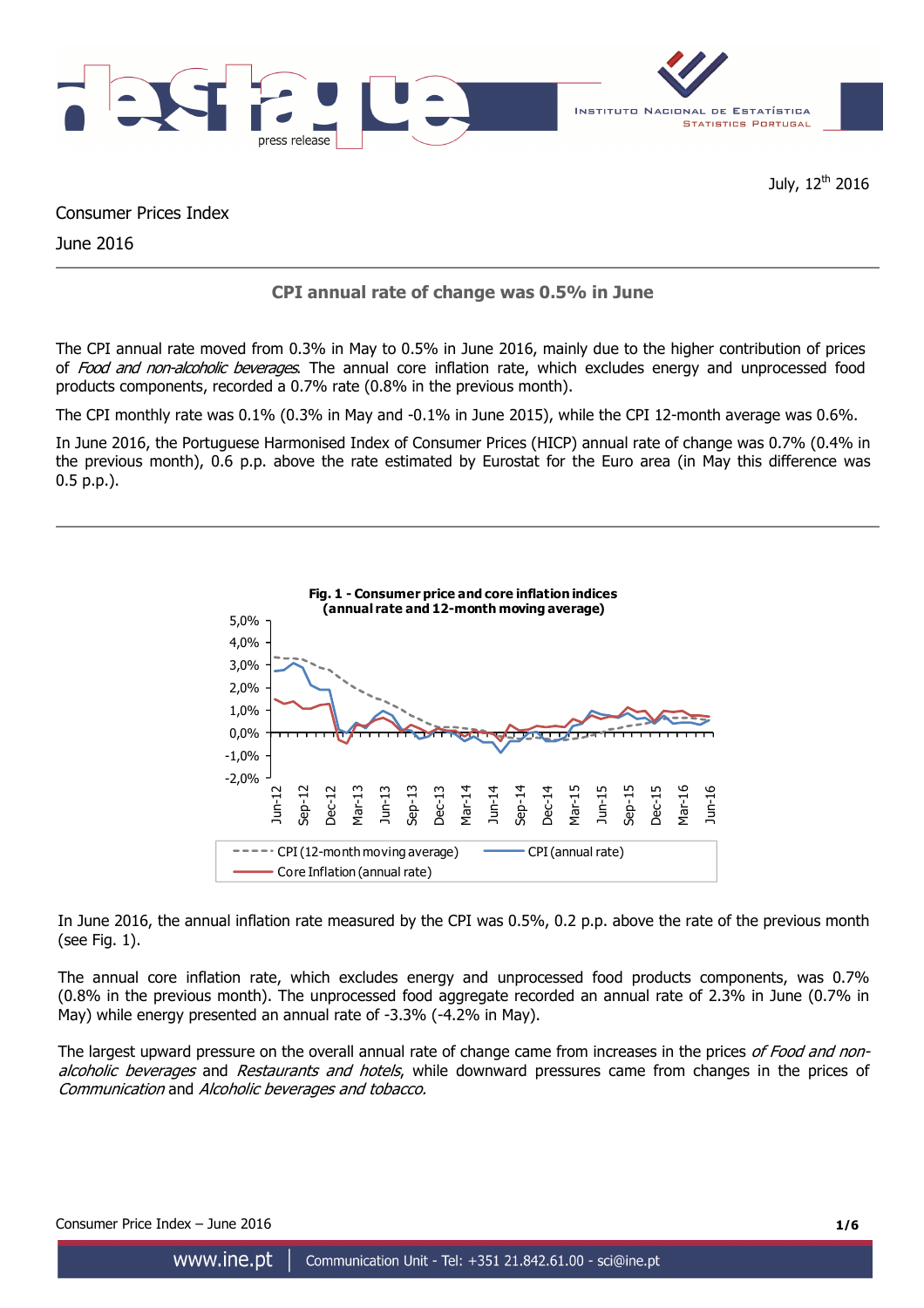

In June, the CPI monthly rate was 0.1% (0.3% in the previous month and -0.1% in June 2015). The main downward contribution to this result came from changes in the prices of *Clothing and Footwear*. On the opposite side, increases were observed in the prices of Food and non-alcoholic beverages.

The CPI 12-month average rate was 0.6% in June, same value as in the previous month.

In June 2016, the HICP annual rate was 0.7% (0.4% in the previous month) while the HICP monthly rate was 0.2% (0.3 p.p. above the rate of June 2015).

In May, the annual rate of change of the Portuguese HICP was 0.5 p.p. higher than the annual rate of change for the Euro area. That difference is estimated to have increased to 0.6 p.p. in June 2016.

The HICP 12-month average rate was 0.6% in June (the same value as in May).



### **Housing Rents**

In June the monthly rate of change of the average value of rents by net area for the whole country was nil (same value as in the previous month).

The main increase was recorded in the Algarve region (0.6%), while the Norte region recorded the main decrease (-0.3%).

The annual change rate of the housing rents for the whole country was 1.6% in June. The main increase was observed in the Açores region (3.5%) and all the other regions presented positive rates.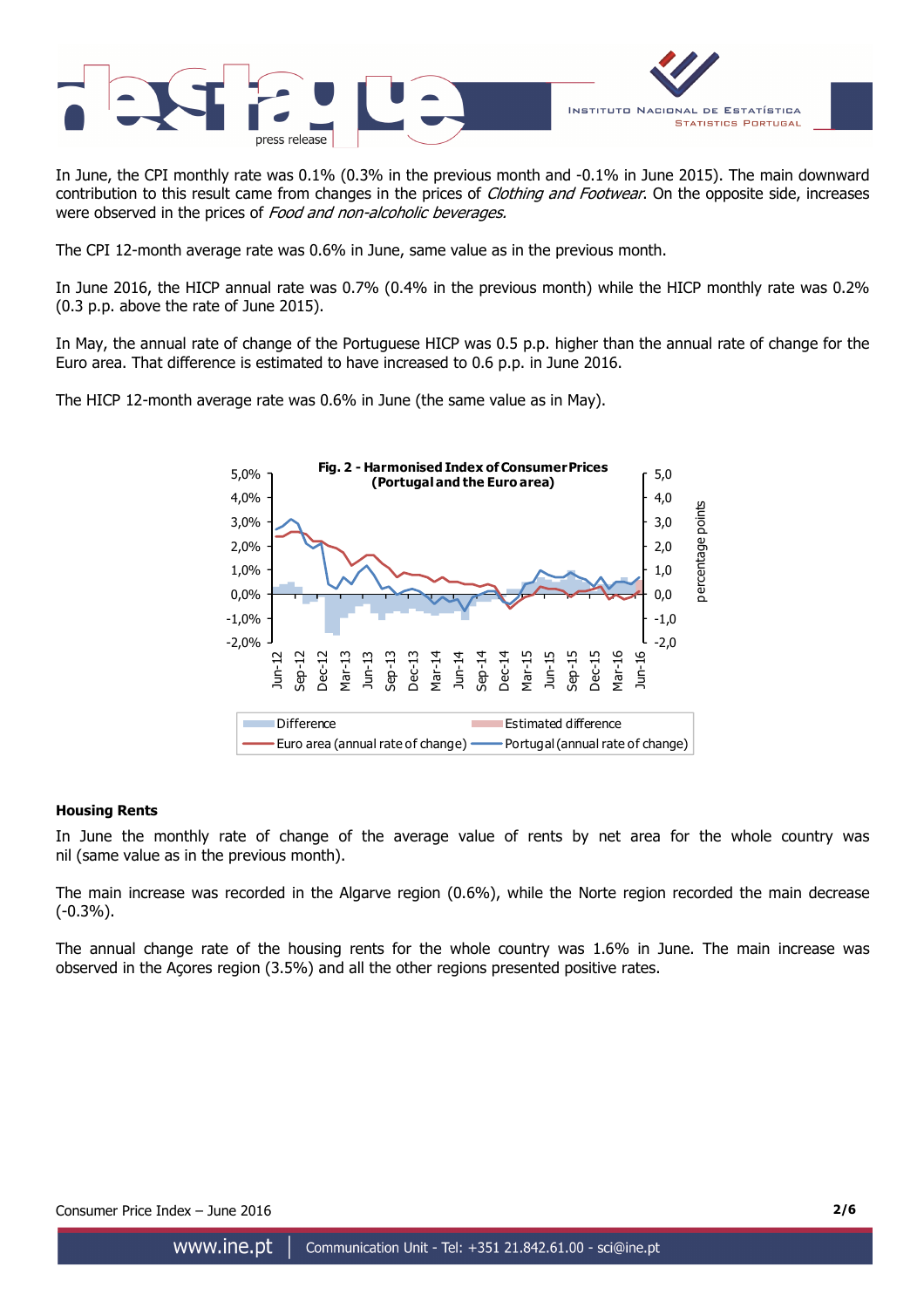



### **Consumer Price Index**

I

The Consumer Price Index (CPI) measures the change over time of the prices of a certain basket of goods and services bought by a "typical" consumer. The CPI has been designed to capture price changes and not to measure price levels.

The CPI is updated every year with the most recent information on prices and quantities. The 2016 CPI weighting structure and the sample of goods and services included in the basket are a result of the combination of three fundamental sources of information: results of the Portuguese National Accounts complemented with the Household Budget Survey and the Census for more detailed levels of expenditure. Administrative data is also used.

The CPI is compiled through the aggregation of seven regional price indexes and the goods and services included in the index are grouped according to the COICOP classification.

### **Table 1: CPI - COICOP Divisions**

| 01 | Food and non-alcoholic beverages                                      | 07 | <b>Transports</b>                |
|----|-----------------------------------------------------------------------|----|----------------------------------|
| 02 | Alcoholic beverages and tobacco                                       | 08 | Communications                   |
| 03 | Clothing and footwear                                                 | 09 | Recreation and culture           |
| 04 | Housing, water, electricity, gas and other fuels                      | 10 | Education                        |
| 05 | Furnishings, household equipment and routine maintenance of the house | 11 | Restaurants and hotels           |
| 06 | Health                                                                | 12 | Miscellaneous goods and services |
|    |                                                                       |    |                                  |

<sup>1</sup>COICOP: Classification Of Individual Consumption by Purpose

### **Monthly rate**

The monthly rate is the change in the index of a certain month compared with the index of the previous month expressed as a percentage. Although up-to-date, this measure can be affected by seasonal and other effects.

#### **Annual rate**

The annual rate is the change in the index of a certain month compared with the index of the same month in the previous year expressed as a percentage. In the presence of a stable seasonal pattern, seasonal effects do not influence this measure.

#### **12-month average rate**

The 12-month average rate is the change in the average index of one year compared with the average index of the previous year expressed as a percentage. This moving average is less sensitive to transient changes in prices.

### **Core inflation index (all items CPI excluding unprocessed food and energy products)**

The core inflation index is compiled by excluding the prices of unprocessed food and energy products from the all items CPI. The primary objective of this index is to capture the underlying inflation pressures in the economy.

#### **Harmonised Index of Consumer Prices**

The Harmonised Index of Consumer Prices (HICP) is compiled in each member state of the European Union for the purposes of inflation comparisons across EU countries, as required by the Treaty on European Union<sup>1</sup>. This index plays an important role as a guideline for the achievement of the European System of Central Banks primary objective: price stability. In 1998, the European Central Bank adopted the HICP as "the most appropriate price measure" for its definition of price stability in the Euro area $^2$ .

With the release of the January 2016 HICP, the index reference period changed to  $2015 = 100$ , in line with the procedure adopted at European level: Council Regulation (EU) 2015/2010 of the Commission of 11 November 2015, as regards the common index reference period for the harmonised index of consumer prices. The new regulation is based on the need to "ensure the comparability and relevance of the HICP" as a result of "changes to the sub-index classification of the HICP and the alignment of sub-indices that have been linked to the HICP after the introduction of 2005 = 100". The historical information available on the previous base (2005 =  $100$ ) was thus replaced. More detailed information on the new reporting period can be found at http://ec.europa.eu/eurostat/web/hicp/methodology/reference-year-2015.

1<br>Article 109j and protocol on the convergence criteria referred to in that article.

<sup>2</sup> A stability oriented monetary policy strategy for the ESCB". ECB press notice released on 13 October 1998.

www.ine.pt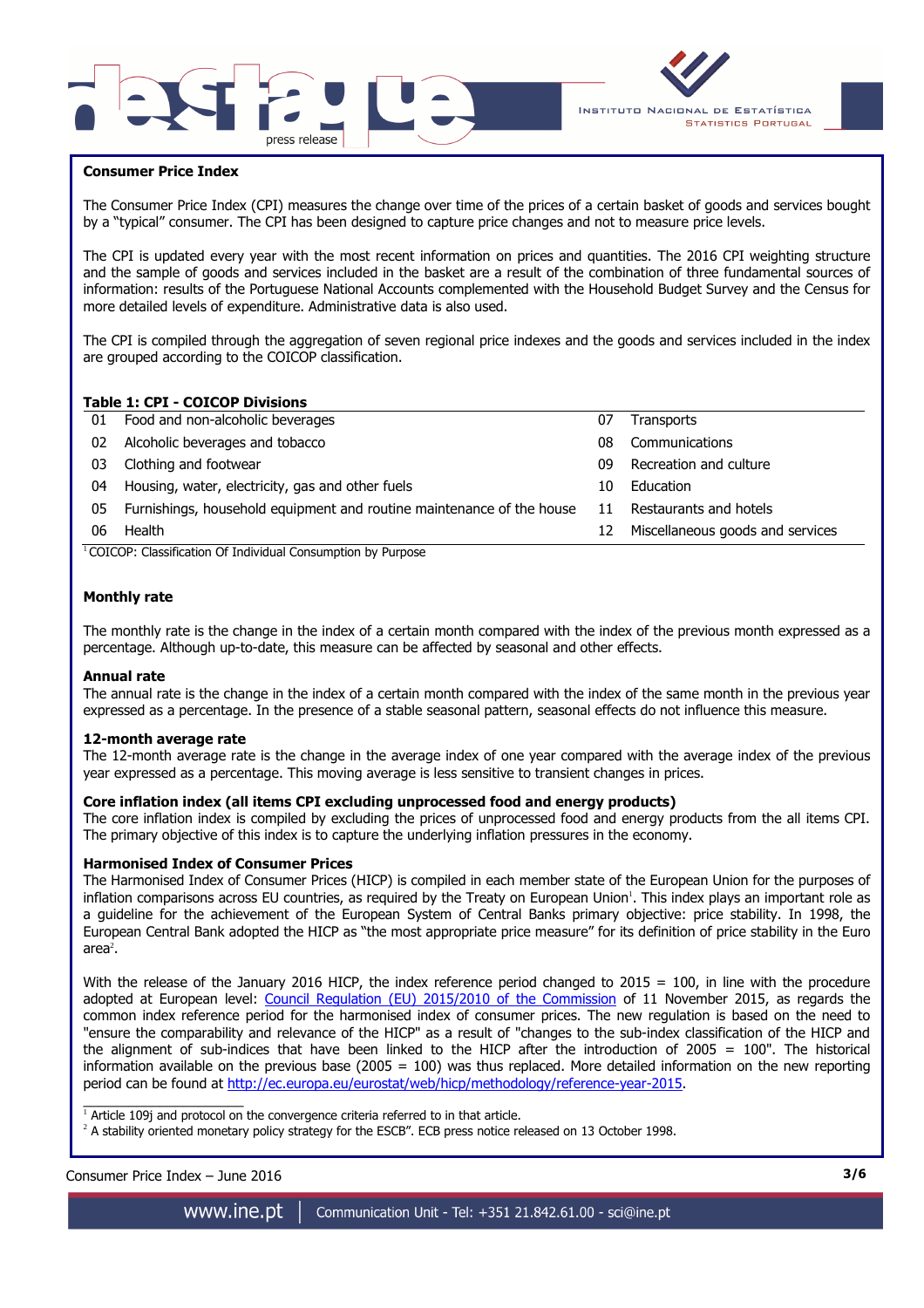

The HICP is produced in each Member State following a harmonized methodology developed by experts in the field of price statistics, under the "Price Statistics Working Group" and related Task Forces. From the methodological point of view, there are no major differences between the HICP and CPI. However, the different scope of coverage leads to differences in the weighting structure, mainly in Restaurants and hotels. This is mostly an effect of the inclusion of non-residents expenditure ("tourists") in the HICP and the corresponding exclusion from the CPI.

Additional information on the methodology of the HICP is available at http://ec.europa.eu/eurostat/web/hicp.

## **Table 2: CPI and HICP 2016 weighting structure**

|    | <b>COICOP divisions</b>                                               | <b>CPI</b> | <b>HICP</b> |
|----|-----------------------------------------------------------------------|------------|-------------|
| 01 | Food and non-alcoholic beverages                                      | 207,9      | 200,2       |
| 02 | Alcoholic beverages and tobacco                                       | 40,2       | 39,4        |
| 03 | Clothing and footwear                                                 | 69,0       | 70,1        |
| 04 | Housing, water, electricity, gas and other fuels                      | 102,7      | 97,0        |
| 05 | Furnishings, household equipment and routine maintenance of the house | 62,4       | 60,9        |
| 06 | Health                                                                | 63,4       | 60,8        |
| 07 | Transport                                                             | 139,6      | 137,9       |
| 08 | Communication                                                         | 36,8       | 34,7        |
| 09 | Recreation and culture                                                | 72,2       | 61,0        |
| 10 | Education                                                             | 16,7       | 15,7        |
| 11 | Restaurants and hotels                                                | 85,5       | 123,7       |
| 12 | Miscellaneous goods and services                                      | 103,6      | 98,5        |
| 00 | All items                                                             | 1000       | $1000^2$    |

<sup>1</sup> COICOP: Classification Of Individual Consumption by Purpose.

 $2$  Due to rounding, the sum of the parts may not add exactly to 1000.

### **Presentation of data and rounding rules**

Since the release of the January 2013 CPI indices are published with base 100 in the year 2012.

Due to rounding procedures, those indices may not reproduce exactly the published rates of change. However, it should be noted that the published rates prevail.

In this press release the descriptive analysis is based on rounded values to one decimal.

### **Next press release**

The July 2016 CPI/HICP will be released on August  $10^{th}$  2016.

Consumer Price Index – June 2016 **4/6**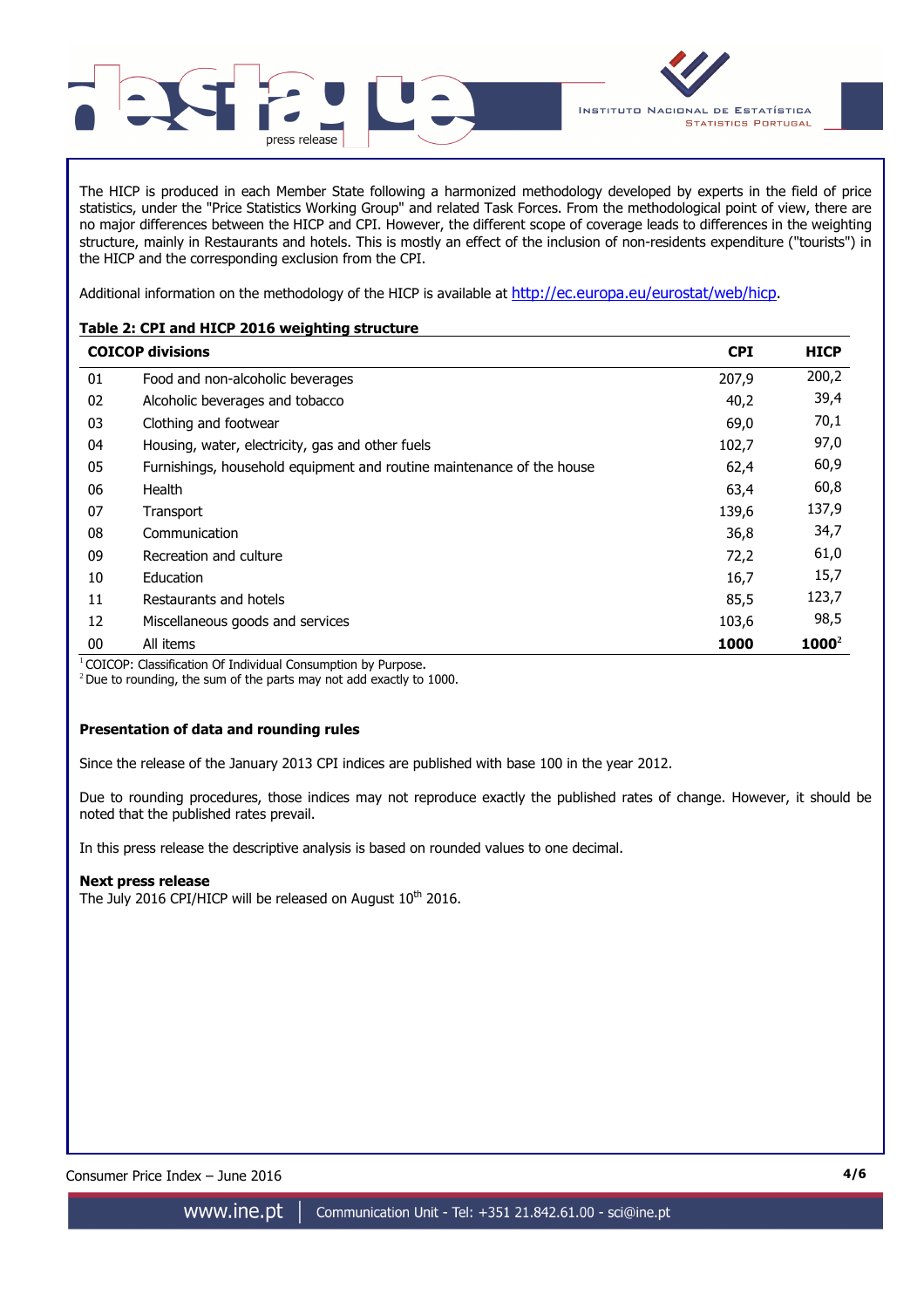

| Annex:          |             | CPI rate of change (index division and all items CPI) |                                                                    |         |         |                 |                     |         |         |      |      |         |         |  |  |  |
|-----------------|-------------|-------------------------------------------------------|--------------------------------------------------------------------|---------|---------|-----------------|---------------------|---------|---------|------|------|---------|---------|--|--|--|
|                 |             | <b>All-items</b><br>Index divisions <sup>(1)</sup>    |                                                                    |         |         |                 |                     |         |         |      |      |         |         |  |  |  |
|                 | 01          | 02                                                    | 03                                                                 | 04      | 05      | 06              | 07                  | 08      | 09      | 10   | 11   | 12      |         |  |  |  |
|                 |             |                                                       |                                                                    |         |         |                 | Annual average rate |         |         |      |      |         |         |  |  |  |
| 2013            | 1.94        | 4.05                                                  | $-3.31$                                                            | 2.15    | $-0.51$ | 1.49            | $-2.32$             | 0.45    | 0.41    | 1.18 | 1.65 | $-0.61$ | 0.27    |  |  |  |
| 2014            | $-1.34$     | 3.09                                                  | $-2.11$                                                            | 2.22    | $-0.38$ | 0.66            | $-1.20$             | 1.10    | $-1.49$ | 0.43 | 0.97 | $-0.46$ | $-0.28$ |  |  |  |
| 2015            | 1.01        | 4.09                                                  | $-2.02$                                                            | 0.23    | 0.67    | 0.41            | $-0.99$             | 4.12    | $-0.63$ | 0.65 | 1.31 | 0.42    | 0.49    |  |  |  |
|                 | Annual rate |                                                       |                                                                    |         |         |                 |                     |         |         |      |      |         |         |  |  |  |
| 2014 June       | $-2.53$     | 2.88                                                  | $-1.45$                                                            | 2.32    | $-1.00$ | 0.74            | 0.15                | 0.36    | $-1.80$ | 0.40 | 0.62 | $-0.63$ | $-0.42$ |  |  |  |
| July            | $-3.05$     | 3.11                                                  | $-7.45$                                                            | 2.15    | $-0.77$ | 0.81            | 0.09                | 0.37    | $-1.94$ | 0.36 | 0.84 | 0.22    | $-0.87$ |  |  |  |
| August          | $-3.17$     | 3.38                                                  | $-0.67$                                                            | 2.18    | $-0.34$ | 0.71            | 0.58                | 0.39    | $-0.99$ | 0.37 | 1.28 | $-0.24$ | $-0.36$ |  |  |  |
| September       | $-2.19$     | 3.70                                                  | $-0.98$                                                            | 2.34    | $-0.60$ | 0.81            | $-1.09$             | $-0.14$ | $-2.41$ | 0.37 | 1.94 | $-0.63$ | $-0.37$ |  |  |  |
| October         | $-0.63$     | 3.17                                                  | $-2.20$                                                            | 2.62    | 0.72    | 0.39            | $-1.39$             | 0.68    | $-1.46$ | 0.57 | 1.63 | $-0.70$ | 0.00    |  |  |  |
| November        | $-0.53$     | 3.13                                                  | $-1.63$                                                            | 2.40    | 1.15    | 0.46            | $-1.84$             | 0.27    | $-1.72$ | 0.57 | 1.44 | $-0.42$ | 0.02    |  |  |  |
| December        | $-0.38$     | 3.09                                                  | $-1.84$                                                            | 1.92    | 1.12    | 0.32            | $-4.38$             | 0.28    | $-1.24$ | 0.60 | 1.64 | $-0.48$ | $-0.36$ |  |  |  |
| 2015 January    | $-0.13$     | 3.09                                                  | $-1.48$                                                            | 1.05    | 0.99    | 0.34            | $-4.21$             | 1.19    | $-1.32$ | 0.60 | 1.34 | $-0.55$ | $-0.39$ |  |  |  |
| February        | 0.01        | 3.19                                                  | $-1.84$                                                            | 0.20    | 0.84    | 0.65            | $-2.78$             | 2.80    | $-1.52$ | 0.60 | 1.78 | $-0.85$ | $-0.21$ |  |  |  |
| March           | 0.29        | 2.60                                                  | $-1.99$                                                            | 0.32    | 0.76    | 0.59            | $-0.26$             | 3.63    | $-0.93$ | 0.54 | 1.98 | $-0.61$ | 0.31    |  |  |  |
| April           | 1.18        | 4.04                                                  | $-2.44$                                                            | 0.50    | 0.64    | 0.50            | $-1.40$             | 3.55    | $-1.40$ | 0.49 | 1.89 | $-0.02$ | 0.40    |  |  |  |
| May             | 2.07        | 5.07                                                  | $-2.54$                                                            | 0.48    | 0.60    | 0.56            | 1.04                | 3.58    | $-0.82$ | 0.50 | 1.57 | $-0.02$ | 0.95    |  |  |  |
| June            | 1.95        | 4.91                                                  | $-3.44$                                                            | 0.62    | 0.78    | 0.49            | $-0.20$             | 4.90    | $-0.53$ | 0.51 | 1.54 | 0.02    | 0.80    |  |  |  |
| July            | 1.53        | 4.97                                                  | $-2.86$                                                            | 0.24    | 1.15    | 0.34            | $-0.42$             | 4.98    | $-0.48$ | 0.59 | 1.43 | 0.41    | 0.77    |  |  |  |
| August          | 1.71        | 4.36                                                  | $-2.65$                                                            | 0.05    | 1.14    | 0.47            | $-1.83$             | 4.96    | $-0.42$ | 0.58 | 1.51 | 1.08    | 0.66    |  |  |  |
| September       | 1.98        | 4.28                                                  | $-0.23$                                                            | $-0.22$ | 1.19    | 0.29            | $-1.11$             | 5.53    | $-0.54$ | 0.59 | 1.03 | 1.02    | 0.88    |  |  |  |
| October         | 1.27        | 3.89                                                  | $-0.90$                                                            | $-0.32$ | $-0.10$ | 0.19            | $-0.85$             | 4.77    | $-0.54$ | 0.93 | 0.95 | 1.60    | 0.63    |  |  |  |
| November        | 0.36        | 4.31                                                  | $-1.68$                                                            | $-0.16$ | $-0.01$ | 0.18            | 0.36                | 4.73    | 0.81    | 0.95 | 0.51 | 1.69    | 0.64    |  |  |  |
| December        | 0.00        | 4.32                                                  | $-2.28$                                                            | 0.04    | 0.05    | 0.28            | $-0.09$             | 4.93    | 0.21    | 0.93 | 0.23 | 1.33    | 0.40    |  |  |  |
| 2016 January    | 0.21        | 4.37                                                  | 0.16                                                               | $-0.07$ | 0.77    | $-0.01$         | 0.04                | 5.31    | 0.98    | 0.91 | 0.60 | 1.60    | 0.78    |  |  |  |
| February        | $-0.62$     | 4.06                                                  | $-0.23$                                                            | 0.59    | 1.14    | $-0.19$         | $-1.28$             | 3.95    | 1.90    | 0.92 | 0.15 | 1.09    | 0.40    |  |  |  |
| March           | $-0.73$     | 4.38                                                  | 0.02                                                               | 0.62    | 1.22    | $-0.16$         | $-1.43$             | 3.30    | 1.26    | 0.93 | 1.77 | 0.90    | 0.45    |  |  |  |
| April           | 0.09        | 2.41                                                  | 0.04                                                               | 0.69    | 0.89    | $-0.92$         | $-0.93$             | 2.95    | 0.74    | 0.94 | 1.99 | 0.43    | 0.48    |  |  |  |
| May             | $-0.10$     | 2.27                                                  | $-0.76$                                                            | 0.65    | 0.67    | $-0.98$         | $-1.29$             | 2.76    | 0.94    | 0.94 | 2.19 | 0.50    | 0.33    |  |  |  |
| June            | 1.01        | 1.89                                                  | $-0.86$                                                            | 0.69    | 0.62    | $-0.90$         | $-1.49$             | 1.75    | 0.94    | 0.94 | 2.61 | 0.74    | 0.55    |  |  |  |
| <b>Symbols:</b> | f estimated |                                                       | Po provisional                                                     |         |         | x not available |                     |         |         |      |      |         |         |  |  |  |
| <b>Note:</b>    |             |                                                       | (1) The names of the divisions are given in the explanatory notes. |         |         |                 |                     |         |         |      |      |         |         |  |  |  |

Source: INE - Portugal

Consumer Price Index – June 2016 **5/6**

www.ine.pt | Communication Unit - Tel: +351 21.842.61.00 - sci@ine.pt